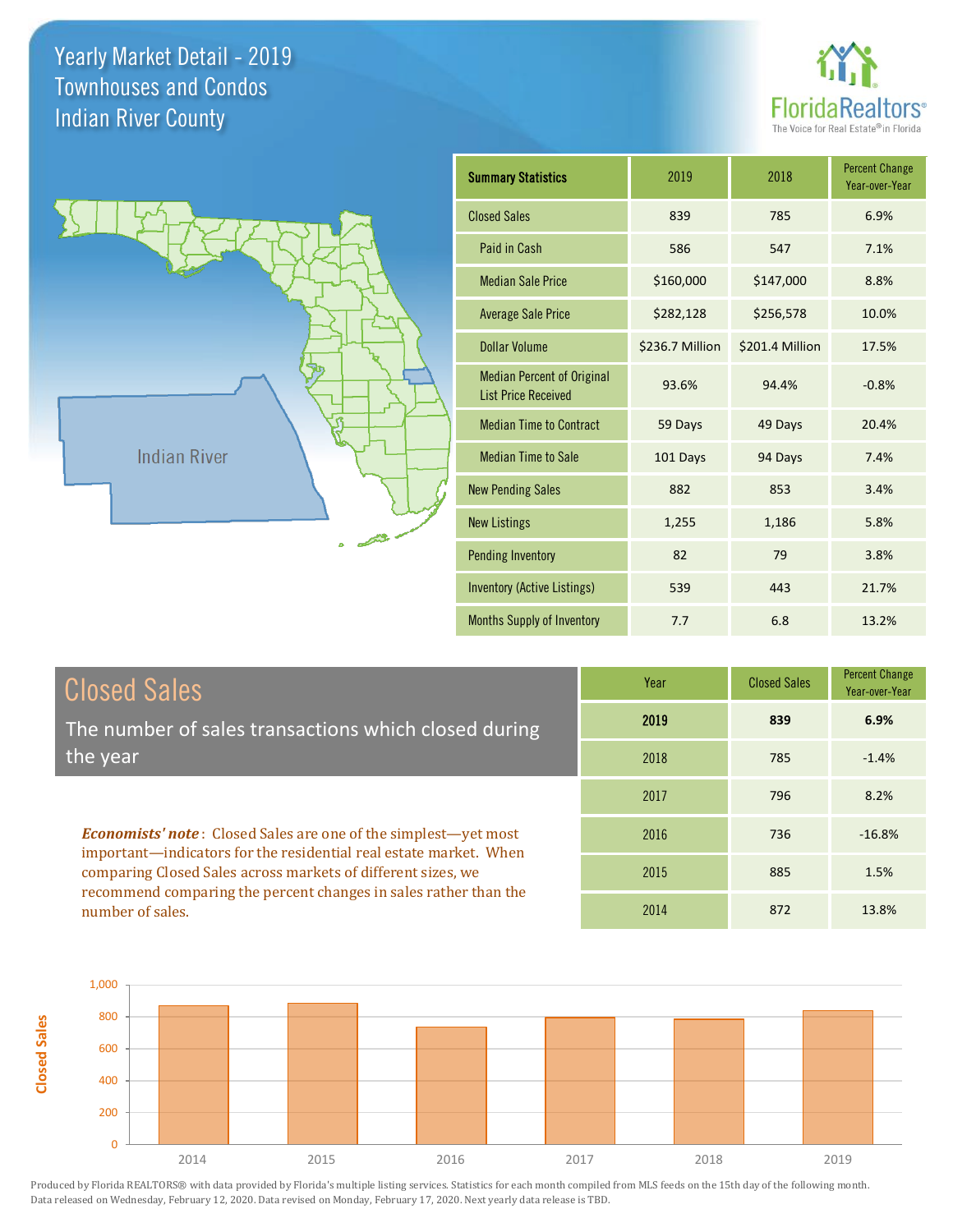

# Cash Sales

The number of Closed Sales during the year in which buyers exclusively paid in cash

*Economists' note* : Cash Sales can be a useful indicator of the extent to which investors are participating in the market. Why? Investors are far more likely to have the funds to purchase a home available up front, whereas the typical homebuyer requires a mortgage or some other form of financing. There are, of course, many possible exceptions, so this statistic should be interpreted with care.

| Year | <b>Cash Sales</b> | <b>Percent Change</b><br>Year-over-Year |
|------|-------------------|-----------------------------------------|
| 2019 | 586               | 7.1%                                    |
| 2018 | 547               | $-5.7%$                                 |
| 2017 | 580               | 5.6%                                    |
| 2016 | 549               | $-21.2%$                                |
| 2015 | 697               | 1.5%                                    |
| 2014 | 687               | 8.5%                                    |



### Cash Sales as a Percentage of Closed Sales The percentage of Closed Sales during the year which were Cash Sales

*Economists' note* : This statistic is simply another way of viewing Cash Sales. The remaining percentages of Closed Sales (i.e. those not paid fully in cash) each year involved some sort of financing, such as mortgages, owner/seller financing, assumed loans, etc.



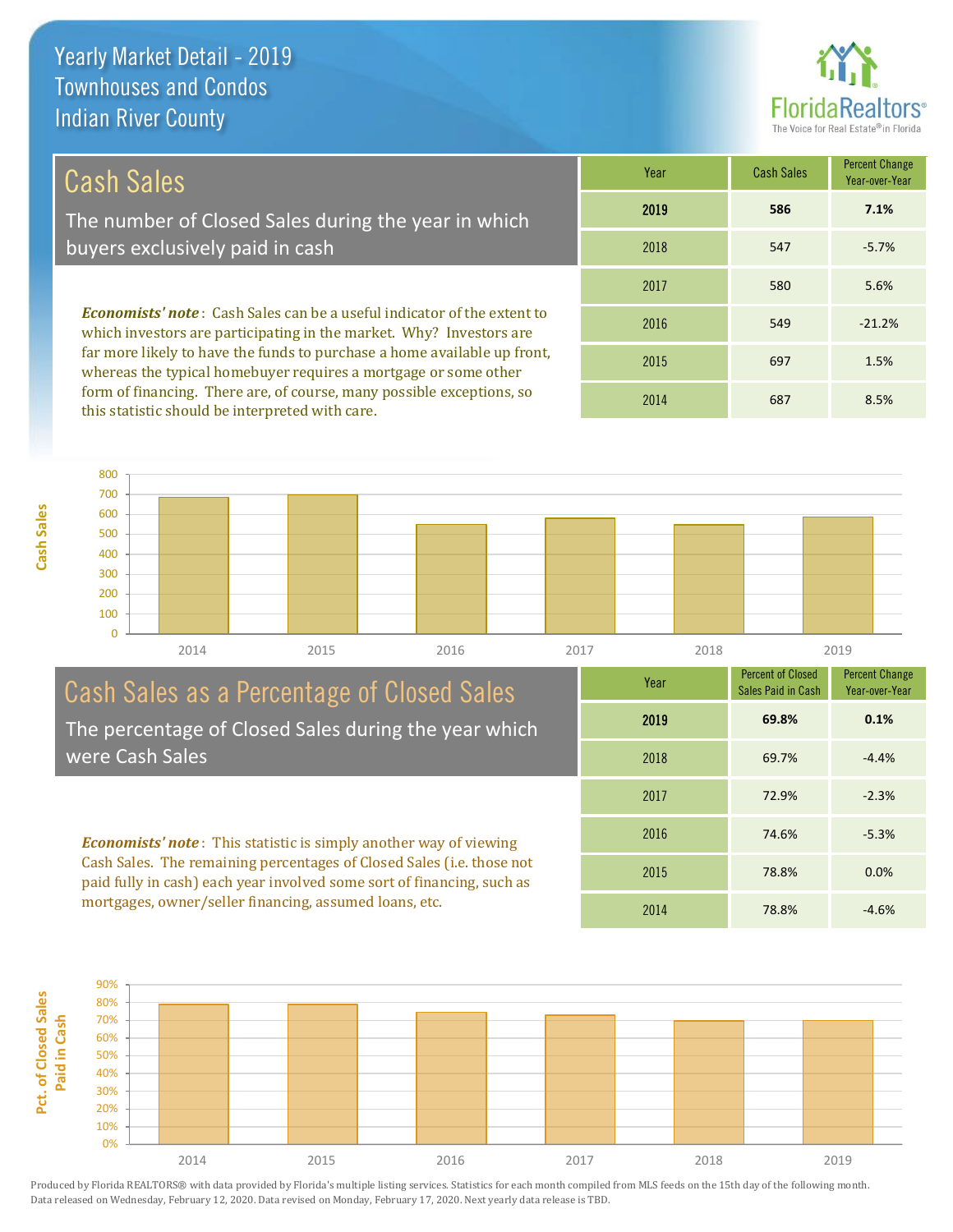

# Median Sale Price

The median sale price reported for the year (i.e. 50% of sales were above and 50% of sales were below)

*Economists' note* : Median Sale Price is our preferred summary statistic for price activity because, unlike Average Sale Price, Median Sale Price is not sensitive to high sale prices for small numbers of homes that may not be characteristic of the market area. Keep in mind that median price trends over time are not always solely caused by changes in the general value of local real estate. Median sale price only reflects the values of the homes that *sold* each year, and the mix of the types of homes that sell can change over time.

| Year | <b>Median Sale Price</b> | <b>Percent Change</b><br>Year-over-Year |
|------|--------------------------|-----------------------------------------|
| 2019 | \$160,000                | 8.8%                                    |
| 2018 | \$147,000                | 8.1%                                    |
| 2017 | \$136,000                | 6.7%                                    |
| 2016 | \$127,500                | 8.1%                                    |
| 2015 | \$118,000                | 7.5%                                    |
| 2014 | \$109,750                | 9.9%                                    |

#### 2014 2015 2016 2017 2018 2019 **\$0K** \$20K **\$40K** \$60K \$80K \$100K \$120K \$140K \$160K \$180K

# Average Sale Price

The average sale price reported for the year (i.e. total sales in dollars divided by the number of sales)

*Economists' note* : Usually, we prefer Median Sale Price over Average Sale Price as a summary statistic for home prices. However, Average Sale Price does have its uses—particularly when it is analyzed alongside the Median Sale Price. For one, the relative difference between the two statistics can provide some insight into the market for higher-end homes in an area.

| Year | <b>Average Sale Price</b> | <b>Percent Change</b><br>Year-over-Year |
|------|---------------------------|-----------------------------------------|
| 2019 | \$282,128                 | 10.0%                                   |
| 2018 | \$256,578                 | 5.3%                                    |
| 2017 | \$243,564                 | 11.8%                                   |
| 2016 | \$217,911                 | 3.7%                                    |
| 2015 | \$210,220                 | 4.8%                                    |
| 2014 | \$200,576                 | 17.3%                                   |



Produced by Florida REALTORS® with data provided by Florida's multiple listing services. Statistics for each month compiled from MLS feeds on the 15th day of the following month. Data released on Wednesday, February 12, 2020. Data revised on Monday, February 17, 2020. Next yearly data release is TBD.

**Average Sale Price**

**Average Sale Price**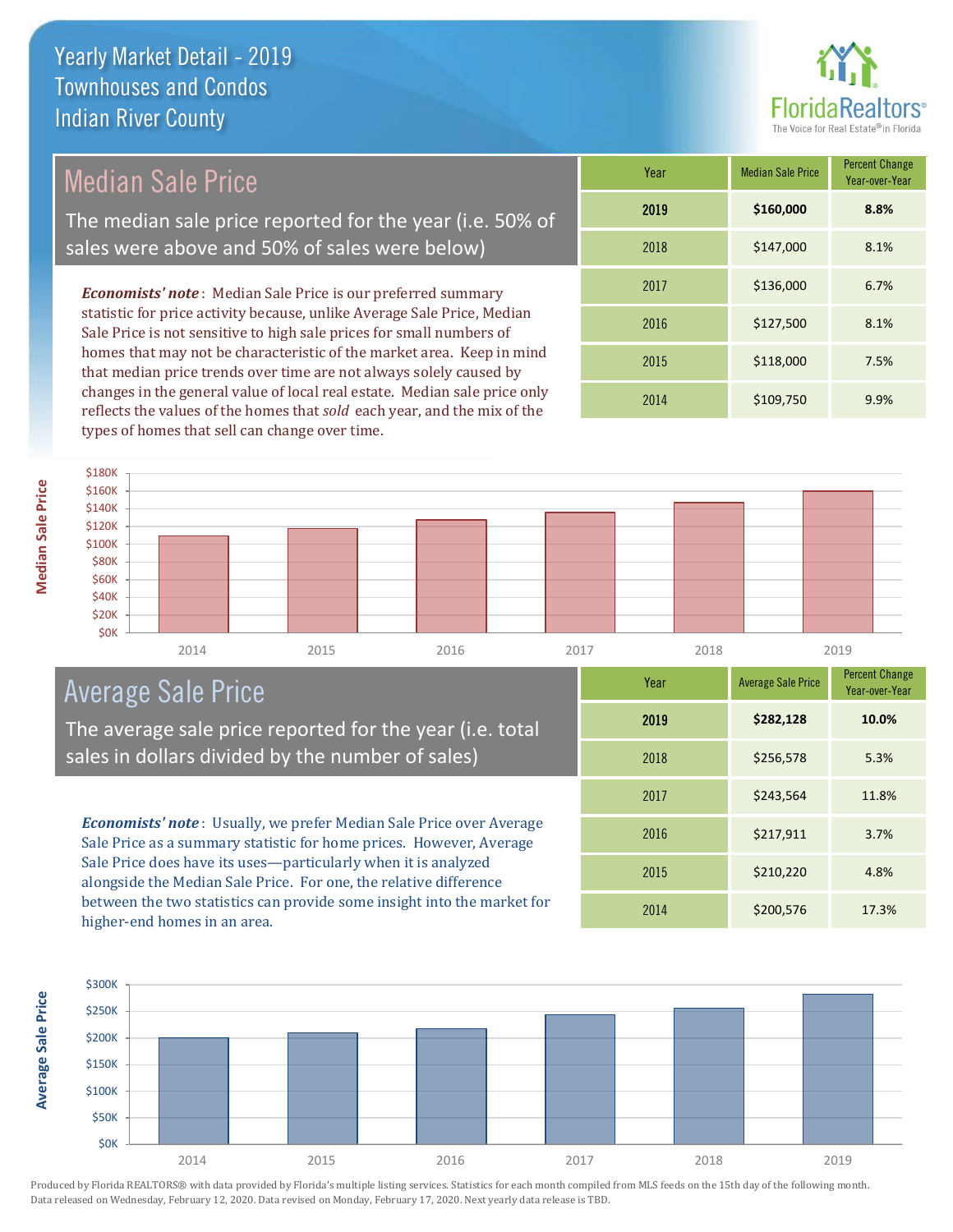# Dollar Volume

The sum of the sale prices for all sales which closed during the year

*Economists' note* : Dollar Volume is simply the sum of all sale prices in a given time period, and can quickly be calculated by multiplying Closed Sales by Average Sale Price. It is a strong indicator of the health of the real estate industry in a market, and is of particular interest to real estate professionals, investors, analysts, and government agencies. Potential home sellers and home buyers, on the other hand, will likely be better served by paying attention to trends in the two components of Dollar Volume (i.e. sales and prices) individually.

| Year | <b>Dollar Volume</b> | <b>Percent Change</b><br>Year-over-Year |
|------|----------------------|-----------------------------------------|
| 2019 | \$236.7 Million      | 17.5%                                   |
| 2018 | \$201.4 Million      | 3.9%                                    |
| 2017 | \$193.9 Million      | 20.9%                                   |
| 2016 | \$160.4 Million      | $-13.8%$                                |
| 2015 | \$186.0 Million      | 6.4%                                    |
| 2014 | \$174.9 Million      | 33.5%                                   |



# Median Percent of Original List Price Received

The median of the sale price (as a percentage of the original list price) across all properties selling during the year

*Economists' note* : The Median Percent of Original List Price Received is useful as an indicator of market recovery, since it typically rises as buyers realize that the market may be moving away from them and they need to match the selling price (or better it) in order to get a contract on the house. This is usually the last measure to indicate a market has shifted from down to up, so it is what we would call a *lagging* indicator.

| Year | Med. Pct. of Orig. List<br><b>Price Received</b> | <b>Percent Change</b><br>Year-over-Year |
|------|--------------------------------------------------|-----------------------------------------|
| 2019 | 93.6%                                            | $-0.8%$                                 |
| 2018 | 94.4%                                            | 0.2%                                    |
| 2017 | 94.2%                                            | 0.6%                                    |
| 2016 | 93.6%                                            | 0.1%                                    |
| 2015 | 93.5%                                            | 1.6%                                    |
| 2014 | 92.0%                                            | 1.0%                                    |

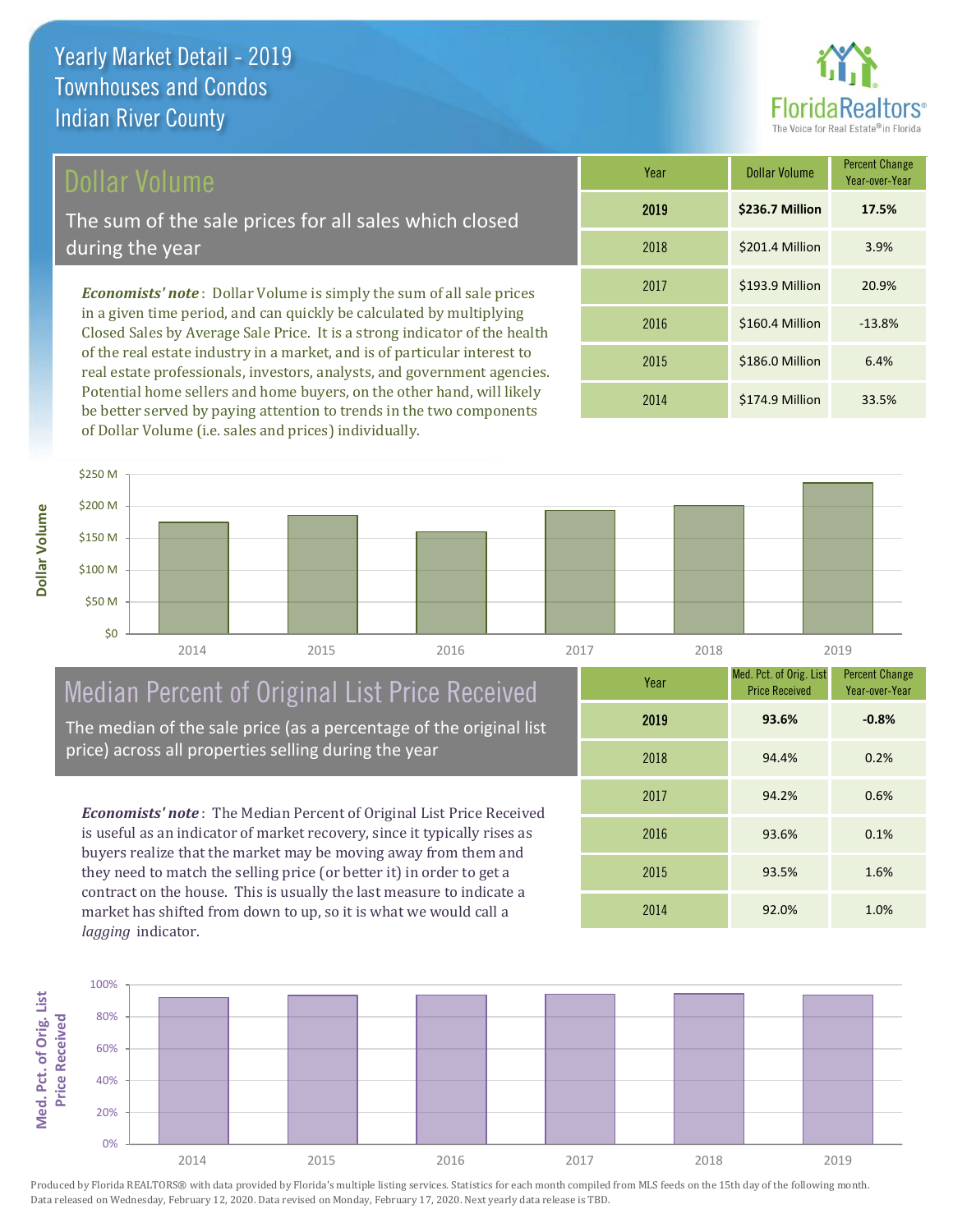# Median Time to Contract

The median number of days between the listing date and contract date for all Closed Sales during the year

*Economists' note* : Like Time to Sale, Time to Contract is a measure of the length of the home selling process calculated for sales which closed during the year. The difference is that Time to Contract measures the number of days between the initial listing of a property and the signing of the contract which eventually led to the closing of the sale. When the gap between Median Time to Contract and Median Time to Sale grows, it is usually a sign of longer closing times and/or declining numbers of cash sales.

| Year | Median Time to<br>Contract | <b>Percent Change</b><br>Year-over-Year |
|------|----------------------------|-----------------------------------------|
| 2019 | 59 Days                    | 20.4%                                   |
| 2018 | 49 Days                    | $-9.3%$                                 |
| 2017 | 54 Days                    | $-10.0%$                                |
| 2016 | 60 Days                    | $-10.4%$                                |
| 2015 | 67 Days                    | $-45.1%$                                |
| 2014 | 122 Days                   | $-2.4%$                                 |

 $\overline{0}$ 20 40 60 80 100 120 **Contract** 2014 2015 2016 2017 2018 2019

# Median Time to Sale

140

**Median Time to** 

**Median Time to** 

**Median Time to Sale**

**Median Time to Sale** 

The median number of days between the listing date and closing date for all Closed Sales during the year

*Economists' note* : Time to Sale is a measure of the length of the home selling process, calculated as the number of days between the initial listing of a property and the closing of the sale. *Median* Time to Sale is the amount of time the "middle" property selling this month was on the market. That is, 50% of homes selling this month took *less* time to sell, and 50% of homes took *more* time to sell. Median Time to Sale gives a more accurate picture than Average Time to Sale, which can be skewed upward by small numbers of properties taking an abnormally long time to sell.

| Year | <b>Median Time to Sale</b> | <b>Percent Change</b><br>Year-over-Year |
|------|----------------------------|-----------------------------------------|
| 2019 | 101 Days                   | 7.4%                                    |
| 2018 | 94 Days                    | $-5.1%$                                 |
| 2017 | 99 Days                    | $-5.7%$                                 |
| 2016 | 105 Days                   | $-1.9%$                                 |
| 2015 | 107 Days                   | $-18.3%$                                |
| 2014 | 131 Days                   | $-3.0%$                                 |

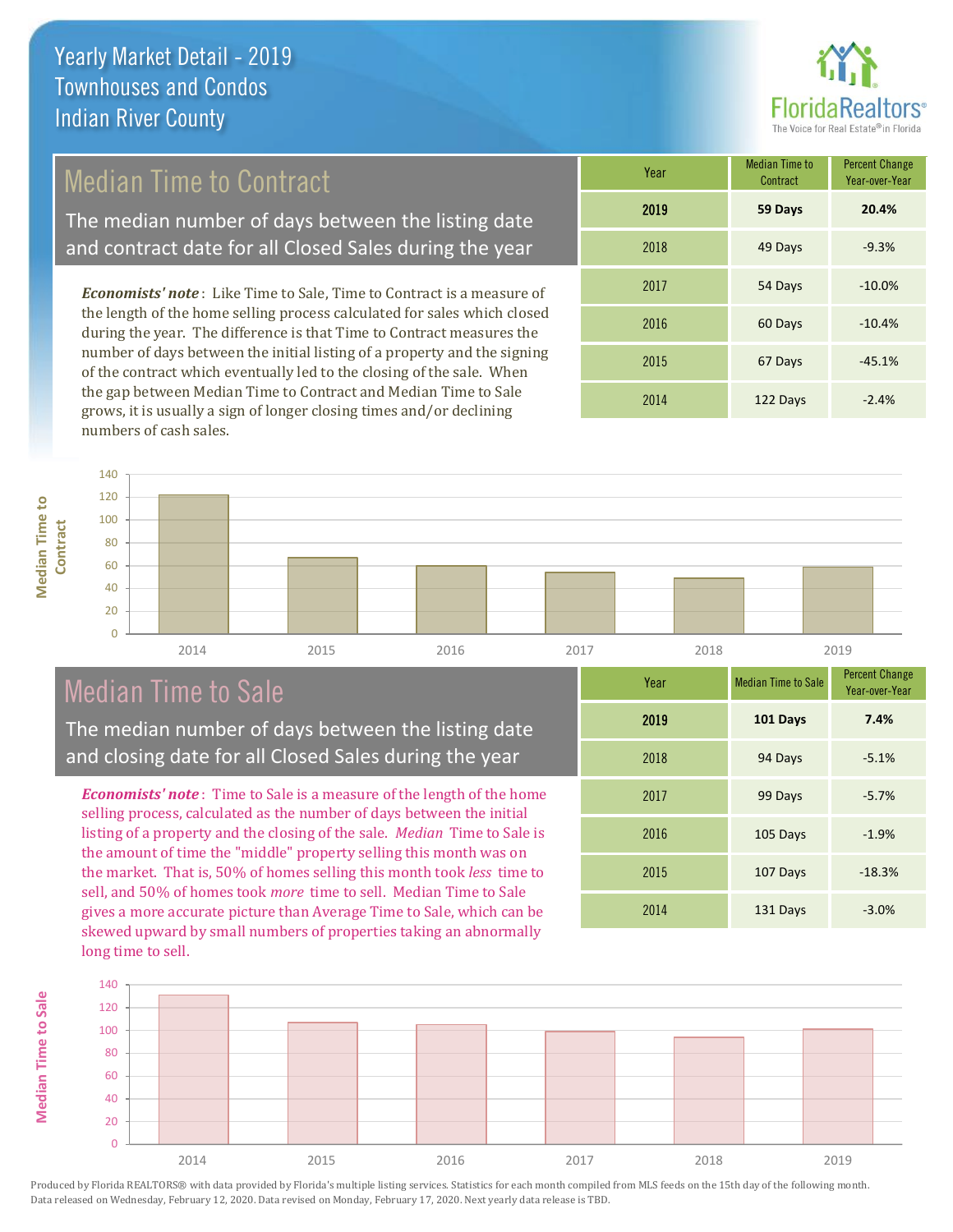

# New Pending Sales

The number of listed properties that went under contract during the year

*Economists' note* : Because of the typical length of time it takes for a sale to close, economists consider Pending Sales to be a decent indicator of potential future Closed Sales. It is important to bear in mind, however, that not all Pending Sales will be closed successfully. So, the effectiveness of Pending Sales as a future indicator of Closed Sales is susceptible to changes in market conditions such as the availability of financing for homebuyers and the inventory of distressed properties for sale.

| Year | <b>New Pending Sales</b> | <b>Percent Change</b><br>Year-over-Year |
|------|--------------------------|-----------------------------------------|
| 2019 | 882                      | 3.4%                                    |
| 2018 | 853                      | 3.8%                                    |
| 2017 | 822                      | 4.6%                                    |
| 2016 | 786                      | $-29.9%$                                |
| 2015 | 1,122                    | $-16.4%$                                |
| 2014 | 1,342                    | 12.1%                                   |



# New Listings

The number of properties put onto the market during the year

*Economists' note* : New Listings tend to rise in delayed response to increasing prices, so they are often seen as a lagging indicator of market health. As prices rise, potential sellers raise their estimations of value—and in the most recent cycle, rising prices have freed up many potential sellers who were previously underwater on their mortgages. Note that in our calculations, we take care to not include properties that were recently taken off the market and quickly relisted, since these are not really *new* listings.

| Year | <b>New Listings</b> | <b>Percent Change</b><br>Year-over-Year |
|------|---------------------|-----------------------------------------|
| 2019 | 1,255               | 5.8%                                    |
| 2018 | 1,186               | 18.6%                                   |
| 2017 | 1,000               | 7.8%                                    |
| 2016 | 928                 | $-6.3%$                                 |
| 2015 | 990                 | 1.6%                                    |
| 2014 | 974                 | $-7.4%$                                 |



Pending Sales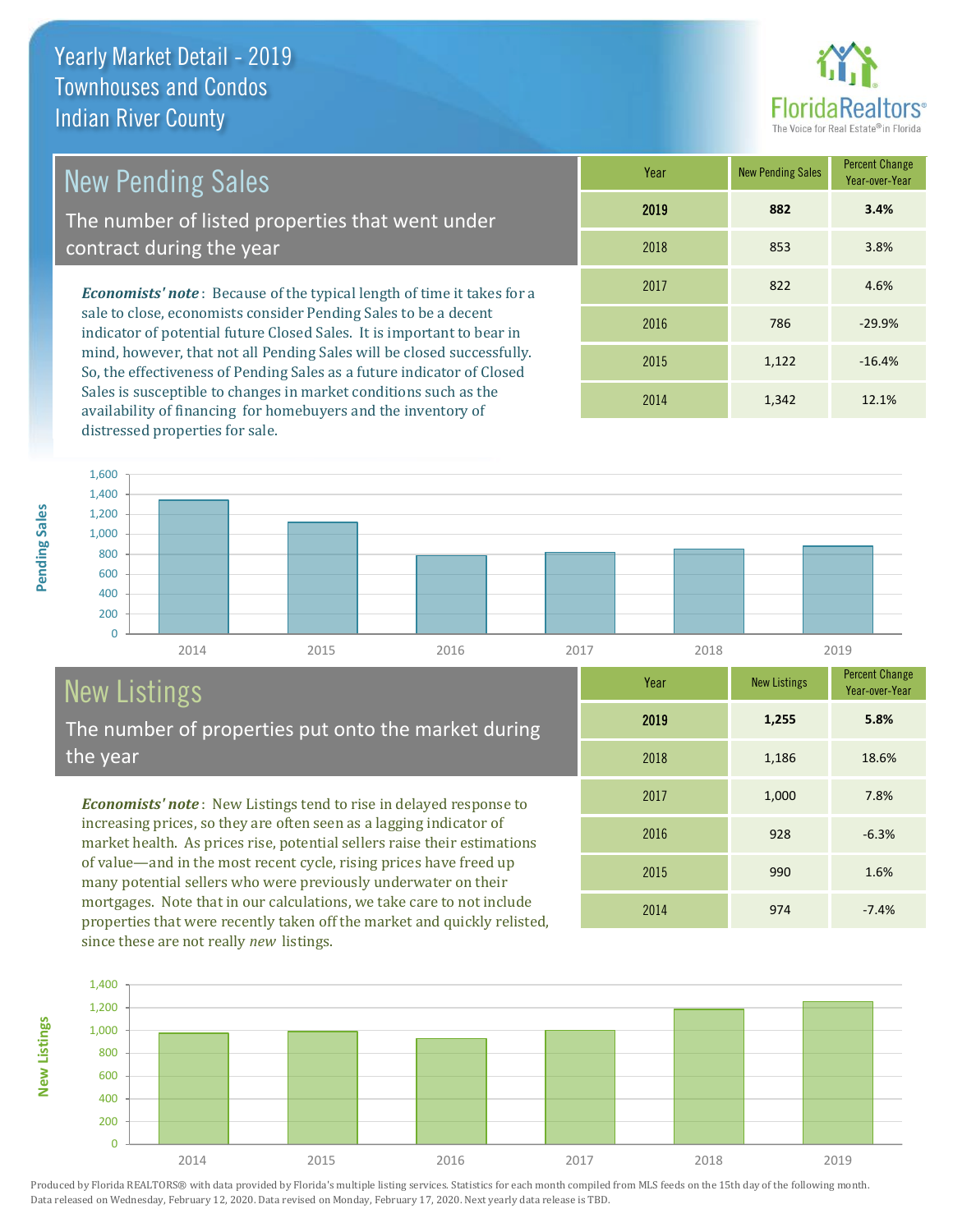Inventory (Active Listings)

The number of property listings active at the end of the year

*Economists' note* : There are a number of ways to define and calculate Inventory. Our method is to simply count the number of active listings on the last day of the year, since it is the most current. Inventory rises when New Listings are outpacing the number of listings that go offmarket (regardless of whether they actually sell). Likewise, it falls when New Listings aren't keeping up with the rate at which homes are going off-market.

| Year | Inventory | <b>Percent Change</b><br>Year-over-Year |
|------|-----------|-----------------------------------------|
| 2019 | 539       | 21.7%                                   |
| 2018 | 443       | 35.9%                                   |
| 2017 | 326       | $-0.9%$                                 |
| 2016 | 329       | $-1.8%$                                 |
| 2015 | 335       | $-16.7%$                                |
| 2014 | 402       | $-25.7%$                                |



## Months Supply of Inventory (Year-End) An estimate of the number of months it will take to deplete the current Inventory given recent sales rates

*Economists' note* : MSI is a useful indicator of market conditions. The benchmark for a balanced market (favoring neither buyer nor seller) is 5.5 months of inventory. Anything higher is traditionally a buyers' market, and anything lower is a sellers' market. There is no single accepted way of calculating MSI. A common method is to divide current Inventory by the most recent month's Closed Sales count, but this count is a usually poor predictor of future Closed Sales due to seasonal cycles. To eliminate seasonal effects, we use the 12-month average of monthly Closed Sales instead.

| Year | <b>Months Supply</b> | <b>Percent Change</b><br>Year-over-Year |
|------|----------------------|-----------------------------------------|
| 2019 | 7.7                  | 13.2%                                   |
| 2018 | 6.8                  | 38.8%                                   |
| 2017 | 4.9                  | $-9.3%$                                 |
| 2016 | 5.4                  | 20.0%                                   |
| 2015 | 4.5                  | $-18.2%$                                |
| 2014 | 5.5                  | $-35.3%$                                |

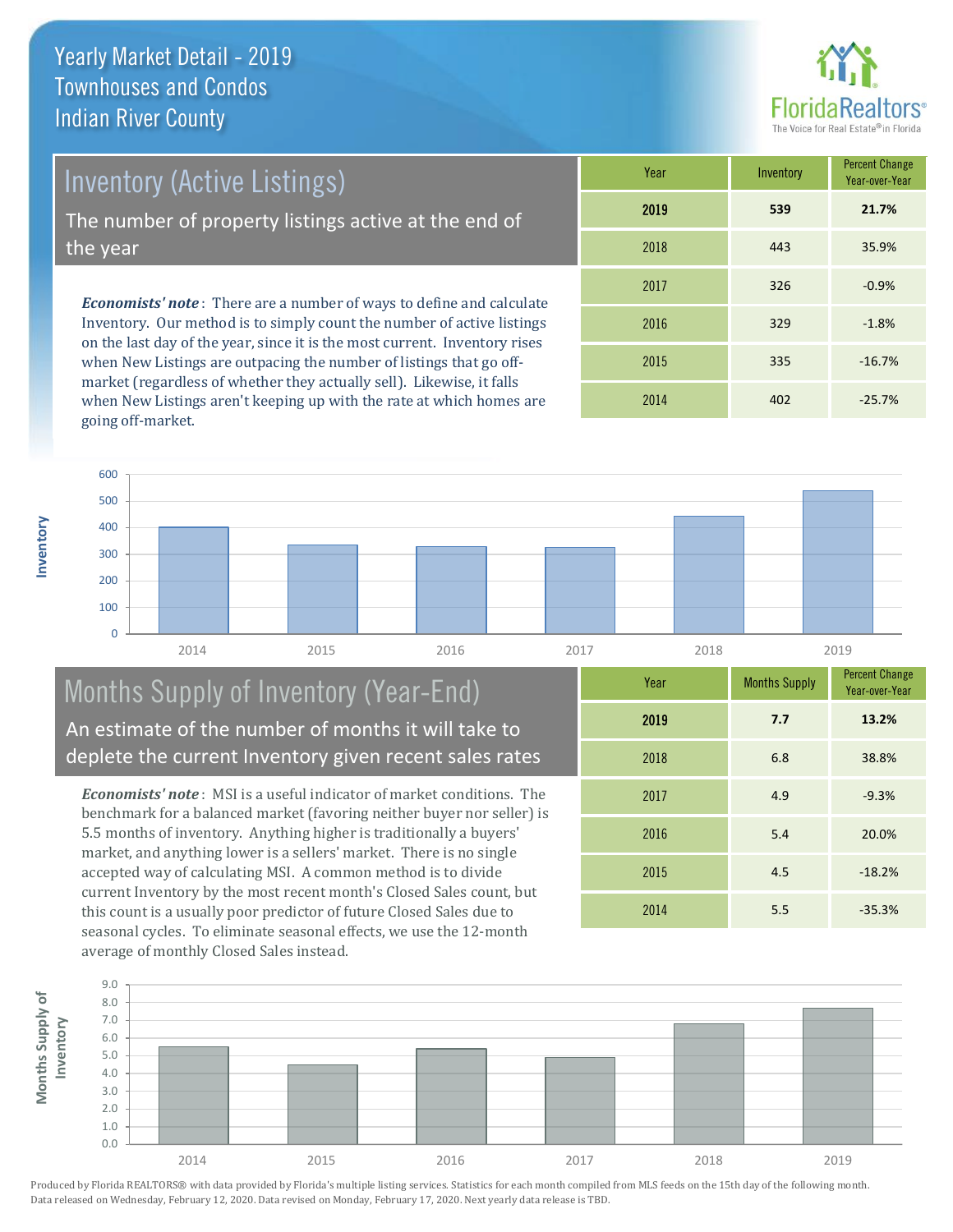

# Closed Sales by Sale Price The number of sales transactions which closed during the year

*Economists' note* : Closed Sales are one of the simplest—yet most important—indicators for the residential real estate market. When comparing Closed Sales across markets of different sizes, we recommend comparing the percent changes in sales rather than the number of sales.

| <b>Sale Price</b>     | <b>Closed Sales</b> | <b>Percent Change</b><br>Year-over-Year |
|-----------------------|---------------------|-----------------------------------------|
| Less than \$50,000    | $\mathcal{P}$       | $-75.0%$                                |
| $$50,000 - $99,999$   | 157                 | $-13.3%$                                |
| $$100,000 - $149,999$ | 234                 | 13.0%                                   |
| $$150,000 - $199,999$ | 107                 | 9.2%                                    |
| \$200,000 - \$249,999 | 59                  | $-1.7%$                                 |
| \$250,000 - \$299,999 | 54                  | 0.0%                                    |
| \$300,000 - \$399,999 | 53                  | 12.8%                                   |
| \$400,000 - \$599,999 | 81                  | 20.9%                                   |
| \$600,000 - \$999,999 | 62                  | 59.0%                                   |
| \$1,000,000 or more   | 30                  | 25.0%                                   |



#### Median Time to Contract by Sale Price The median number of days between the listing date and contract date for all Closed Sales during the year

*Economists' note* : Like Time to Sale, Time to Contract is a measure of the length of the home selling process calculated for sales which closed during the year. The difference is that Time to Contract measures the number of days between the initial listing of a property and the signing of the contract which eventually led to the closing of the sale. When the gap between Median Time to Contract and Median Time to Sale grows, it is usually a sign of longer closing times and/or declining numbers of cash sales.

| <b>Sale Price</b>     | <b>Median Time to</b><br>Contract | <b>Percent Change</b><br>Year-over-Year |
|-----------------------|-----------------------------------|-----------------------------------------|
| Less than \$50,000    | 72 Days                           | 260.0%                                  |
| \$50,000 - \$99,999   | 45 Days                           | 36.4%                                   |
| $$100,000 - $149,999$ | 42 Days                           | 35.5%                                   |
| $$150,000 - $199,999$ | 48 Days                           | $-33.3%$                                |
| \$200,000 - \$249,999 | 132 Days                          | 18.9%                                   |
| \$250,000 - \$299,999 | 108 Days                          | 10.2%                                   |
| \$300,000 - \$399,999 | 97 Days                           | $-33.1%$                                |
| \$400,000 - \$599,999 | 99 Days                           | 3.1%                                    |
| \$600,000 - \$999,999 | 94 Days                           | 67.9%                                   |
| \$1,000,000 or more   | 77 Days                           | 4.1%                                    |

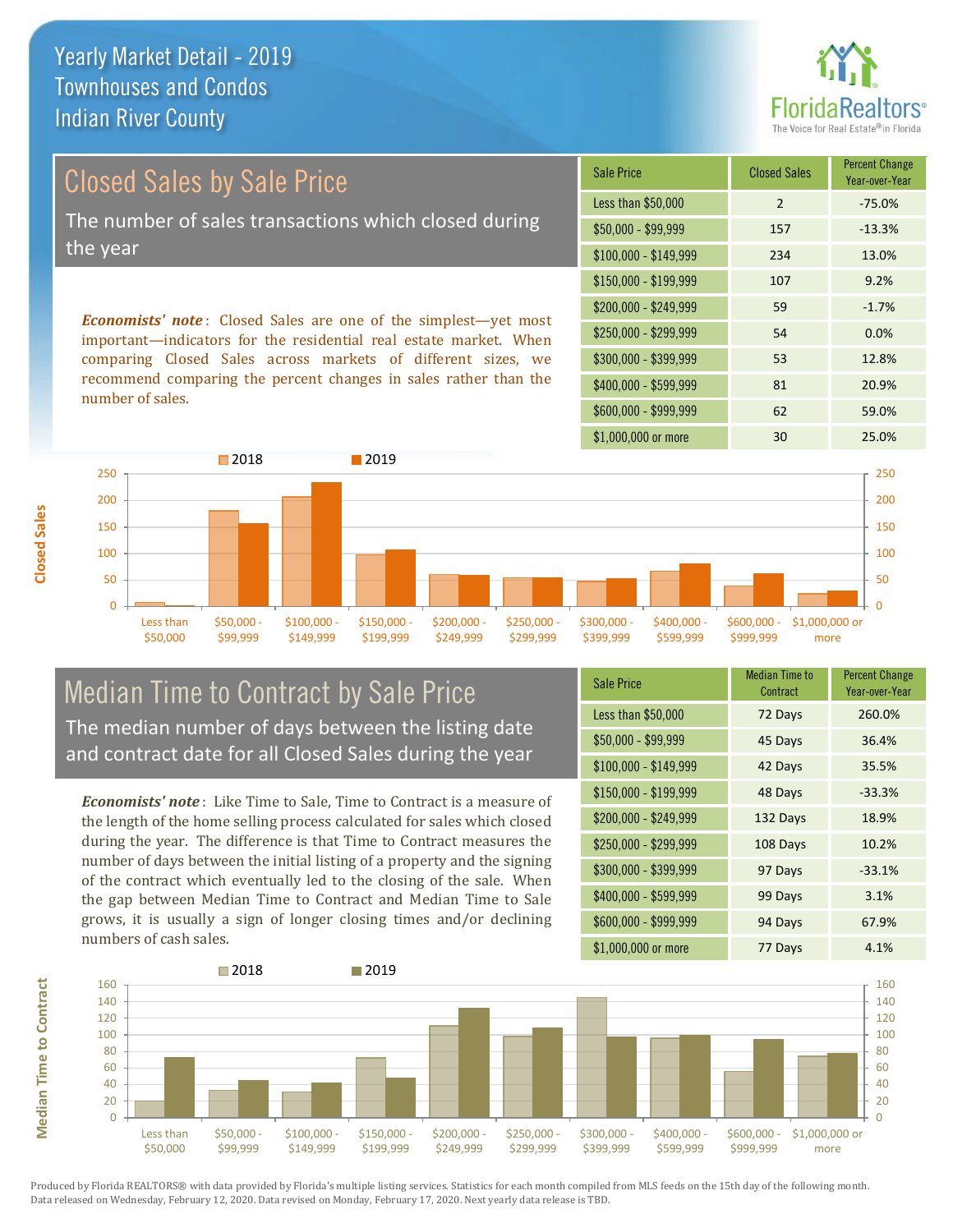

# New Listings by Initial Listing Price

The number of properties put onto the market during the year

*Economists' note:* New Listings tend to rise in delayed response to increasing prices, so they are often seen as a lagging indicator of market health. As prices rise, potential sellers raise their estimations of value—and in the most recent cycle, rising prices have freed up many potential sellers who were previously underwater on their mortgages. Note that in our calculations, we take care to not include properties that were recently taken off the market and quickly relisted, since these are not really *new* listings.

| <b>Initial Listing Price</b> | <b>New Listings</b> | <b>Percent Change</b><br>Year-over-Year |
|------------------------------|---------------------|-----------------------------------------|
| Less than \$50,000           | $\mathcal{P}$       | 0.0%                                    |
| \$50,000 - \$99,999          | 207                 | 1.5%                                    |
| $$100,000 - $149,999$        | 301                 | 6.7%                                    |
| $$150,000 - $199,999$        | 179                 | 13.3%                                   |
| \$200,000 - \$249,999        | 70                  | $-34.0%$                                |
| \$250,000 - \$299,999        | 90                  | 13.9%                                   |
| \$300,000 - \$399,999        | 133                 | 46.2%                                   |
| \$400,000 - \$599,999        | 108                 | $-4.4%$                                 |
| \$600,000 - \$999,999        | 98                  | 12.6%                                   |
| \$1,000,000 or more          | 67                  | 4.7%                                    |



# Inventory by Current Listing Price The number of property listings active at the end of the year

*Economists' note* : There are a number of ways to define and calculate Inventory. Our method is to simply count the number of active listings on the last day of the year, since it is the most current. Inventory rises when New Listings are outpacing the number of listings that go offmarket (regardless of whether they actually sell). Likewise, it falls when New Listings aren't keeping up with the rate at which homes are going off-market.

| <b>Current Listing Price</b> | Inventory    | <b>Percent Change</b><br>Year-over-Year |
|------------------------------|--------------|-----------------------------------------|
| Less than \$50,000           | $\mathbf{1}$ | N/A                                     |
| $$50,000 - $99,999$          | 70           | 62.8%                                   |
| $$100,000 - $149,999$        | 89           | 50.8%                                   |
| $$150,000 - $199,999$        | 48           | $-18.6%$                                |
| \$200,000 - \$249,999        | 36           | 2.9%                                    |
| \$250,000 - \$299,999        | 45           | 4.7%                                    |
| \$300,000 - \$399,999        | 88           | 100.0%                                  |
| \$400,000 - \$599,999        | 64           | $-3.0%$                                 |
| \$600,000 - \$999,999        | 60           | 3.4%                                    |
| \$1,000,000 or more          | 38           | 5.6%                                    |



Produced by Florida REALTORS® with data provided by Florida's multiple listing services. Statistics for each month compiled from MLS feeds on the 15th day of the following month. Data released on Wednesday, February 12, 2020. Data revised on Monday, February 17, 2020. Next yearly data release is TBD.

**Inventory**